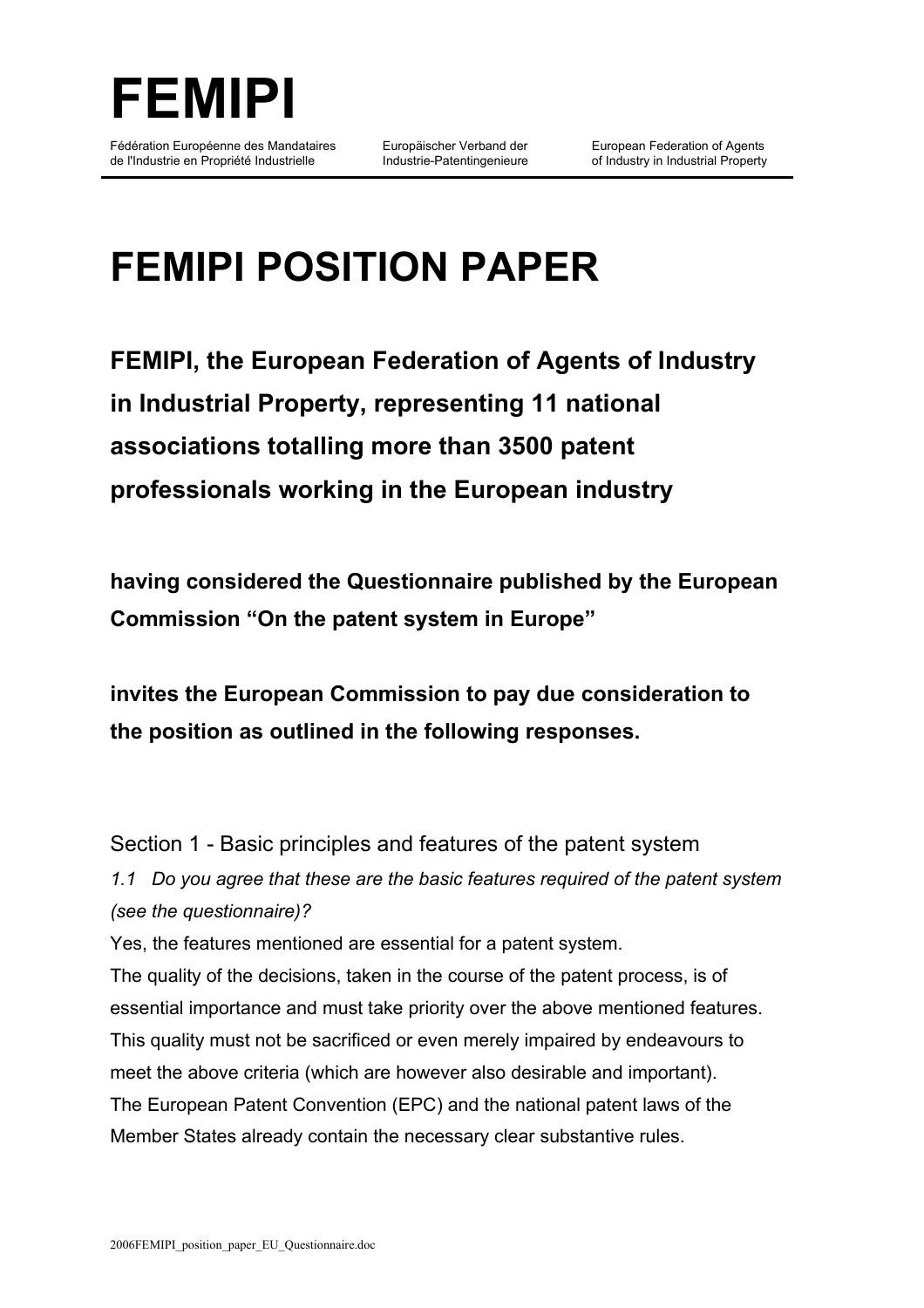

Europäischer Verband der Industrie-Patentingenieure

Procedural law has been substantially harmonized by EU Regulation 44/2001 and EU Directive 2004/48/EC.

Due regard must be paid to public policy interests. However, a patent is a right of exclusion and by no means a right to use the patented subject matter. With regard to competition, ethics, environment, healthcare and access to information, attention must be paid to the relevant specific laws.

A patent system has to remain essentially focussed on patentability requirements, validity conditions, scope and enforcement. The internal coherency and transparency of a patent system are in our view instrumental to meeting the expectations that are expressed as "quality of life for the benefit of all in society" that as such go far beyond the role of a patent system.

#### *1.2 Are there other features that you consider important?*

The user must continue to be able to choose between various existing and/or future systems.

EU legislation has to be TRIPs compliant.

Uniform legal protection must be guaranteed with specialized, and in particular technical, expertise on the part of the judges, geographically accessible courts of the first instance and an acceptable solution to the language problem (only one legally binding text in one of the three official languages of the EPO or even more preferably just one language (English) for the procedure).

#### *1.3 How can the Community better take into account the broader public interest in developing its policy on patents?*

The broad public interest is already built in the current patent system through the requirement that the patent specification be comprehensive, clear and complete, and through the automatic publication of the application, at a very early stage thereby teaching to the competition new ideas not knowing what excactly the granted scope will be. This is intrinsically pro-competitive.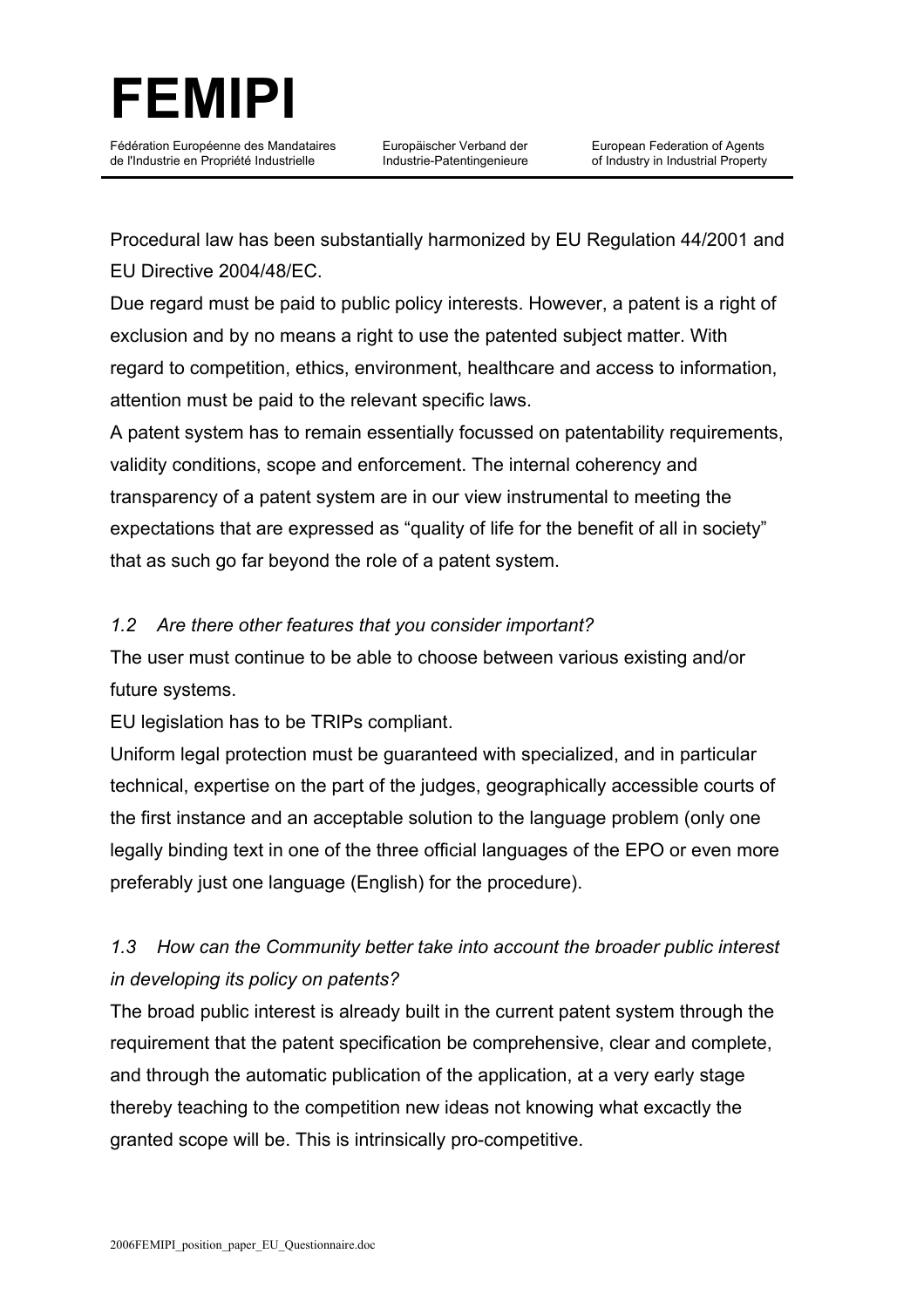

Europäischer Verband der Industrie-Patentingenieure

The protection of intellectual property must be paramount in the Community. Innovations provide our economic basis and our competitive advantage on the global market.

Information policy and education on the subject of intellectual property must be considerably improved.

A change in political awareness is needed. The protection of intellectual property is too important to be allowed to be governed by singular interests of the Member States.

The EPC represents a successful and well-functioning system which should be improved to more fully meet the needs.

#### Section 2 - The Community patent as a priority for the EU

## *2.1By comparison with the common political approach [March 2003], are there any alternative or additional features that you believe an effective Community patent system should offer?*

A greater legal certainty through a unified jurisdiction is strongly desired. We reject the "common political approach" for the following reasons:

The language requirements would be too costly. In addition, they would destroy the required legal certainty; a Community patent could not be truly uniform if several legally binding texts existed in several languages.

The three-language system of the EPO would be recommendable without the requirement for translation on validation.

A user-friendly first judicial instance would need to be geographically accessible. In addition, such a court system would need to be able to cope with the current number of legal disputes (approximately 1000 cases). The proposed system would also not provide the required technical expertise of the court.

The judges would not have any technical expertise. An expertise which is however highly valued by users.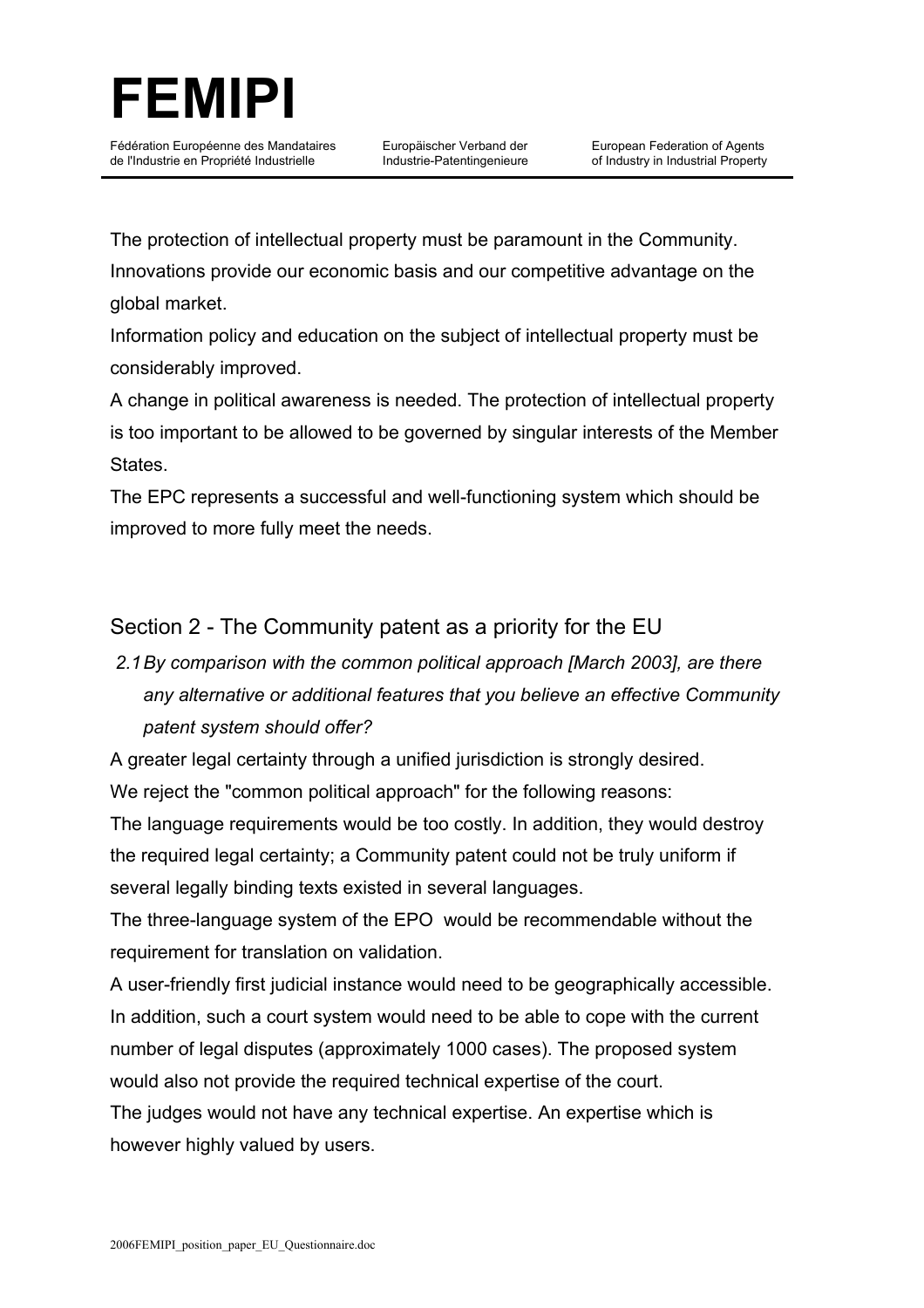

Europäischer Verband der Industrie-Patentingenieure

If the above items are not rectified, the proposed Community patent system should be abandoned since it will only generate costs .

## Section 3 - The European Patent System and in particular the European Patent Litigation Agreement (EPLA)

### 3.*1 What advantages and disadvantages do you think that pan-European litigation arrangements as set out in the draft EPLA would have for those who use and are affected by patents?*

Legal uniformity between the Member States of the European Patent Organisation would be important even without the existence of a Community patent, in view of the more than 800,000 granted EP patents.

The EPLA, providing for a European Patent Court, presently appears to be the only realistic project for improving the desired unification of procedural law.

The advantages of the EPLA would be in particular:

greater legal certainty,;

a uniform jurisdiction would facilitate extrajudicial settlements of disputes; the high technical expertise of the judges.

In addition the EPLA would provide a suitable basis for any future harmonization steps.

3.2 *Given the possible coexistence of three patent systems in Europe (the national, the Community and the European patent), what in your view would be the ideal patent litigation scheme in Europe?*

The EPLA patent litigation scheme is strongly supported by FEMIPI. National patents should remain subject to the jurisdiction of national courts. It is noted that the EPLA contains features allowing national judges to obtain more experience in handling patent matters by participation as judges or assessors in the EPLA courts.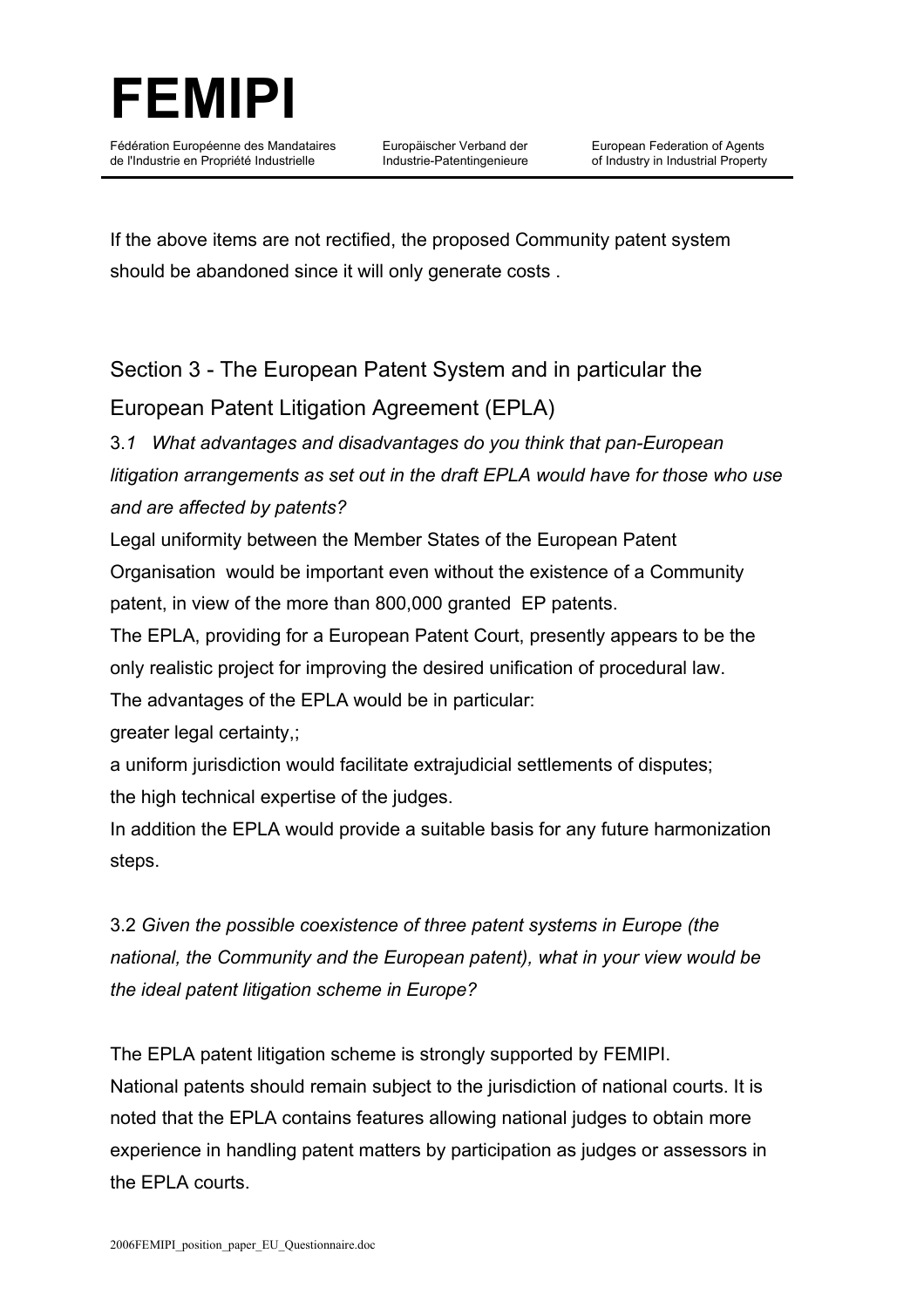

Europäischer Verband der Industrie-Patentingenieure

All European patents should be subject to the jurisdiction of the EPLA courts as regards those EPC states that join the EPLA. This applies to both existing and future European patents, and to both European patents that are Community patents should any Community patent system enter into force, and to European patents that are not Community patents.

Section 4 - Approximation and mutual recognition of national patents *4.1 What aspects of patent law do you feel give rise to barriers to free movement or distortion of competition because of differences in law or its application in practice between Member States?*

The legal framework has already been harmonized by, for example, the Strasbourg Convention, TRIPs and the EPC. Thus, there is no need for a harmonization directive.

The fact that there are partial differences in the interpretation of these standards by the various courts within the EPC Member States cannot be solved by a harmonization directive but only by a European Patent Court.

*4.2 To what extent is your business affected by such differences?* FEMIPI is not aware of any figures assessing the economic impact.

#### *4.3What are your views on the value-added and feasibility of the different options (1 to 3) outlined above?*

There is no need whatsoever to pursue any of the three options (1) to (3).

(1) and (2): In particular, there is no need to introduce new Community law with regard to any patentability criteria whether such criteria are general (i.e. novelty, inventive step or industrial applicability) or specific (i.e. relating to a particulat technical field) in nature.